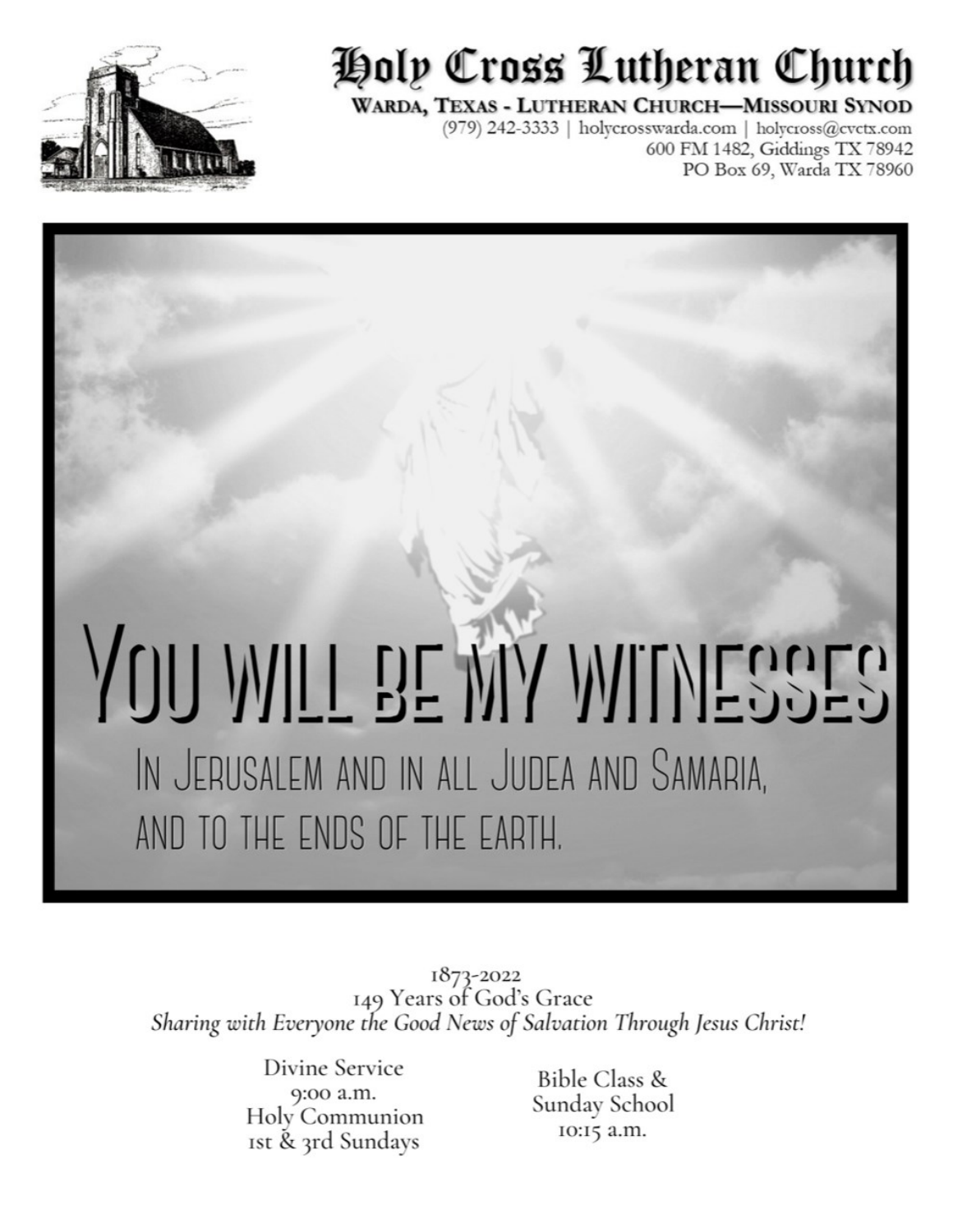#### **HOLY CROSS LUTHERAN CHURCH P.O. BOX 69 WARDA, TX 78960**

Sunday, May 29, 2022 Ascension Observed

**GUESTS AND VISITORS:** Welcome to Holy Cross and to today's worship service. We are glad you are here! Please register your attendance in the Fellowship Book in the pew (be sure to include the name of any children with you today). We invite you to come and worship with us again. If you have any questions, or have an interest in joining Holy Cross, please speak with Pastor or one of our Elders.

#### **Christ Ascended Is with You Always**

In His resurrection, the Lord Jesus presented Himself alive to the apostles, *"appearing to them during forty days and speaking about the kingdom of God"* (Acts 1:3). Then He ascended to the right hand of the Father, not orphaning His Church, but filling all things in heaven and on earth, and giving gifts to His disciples. So today, He continues to preach *"repentance for the forgiveness of sins"* (Luke 24:47) through *"the apostles whom he had chosen"* (Acts 1:2), even *"to the end of the earth"* (Acts 1:8). Jesus comes among us today by His Word and Spirit, whom He pours out upon *"the church, which is his body"* (Eph. 1:22–23). In His Church, He blesses us with forgiveness, lifts us up in His hands and seats us with Himself *"in the heavenly places"* (Eph. 1:20).

**Prelude - Selected**

**The Ringing of the Church Bell**

**Words of Welcome**

| <b>Opening Hymn:</b> | "A Hymn of Glory Let Us Sing" | <b>Hymn 212</b> |
|----------------------|-------------------------------|-----------------|
|                      |                               |                 |

**The Invocation** pg. 5ff P: In the name of the Father, and of the † Son, and of the Holy Ghost.

#### **C: ♫ Amen.**

#### **The Confession of Sins & Absolution**

P: Beloved in the Lord! Let us draw near with a true heart and confess our sins unto God, our Father, beseeching Him in the name of our Lord Jesus Christ, to grant us forgiveness.

P: Our help is in the name of the Lord.

**C: ♫Who made heaven and earth.**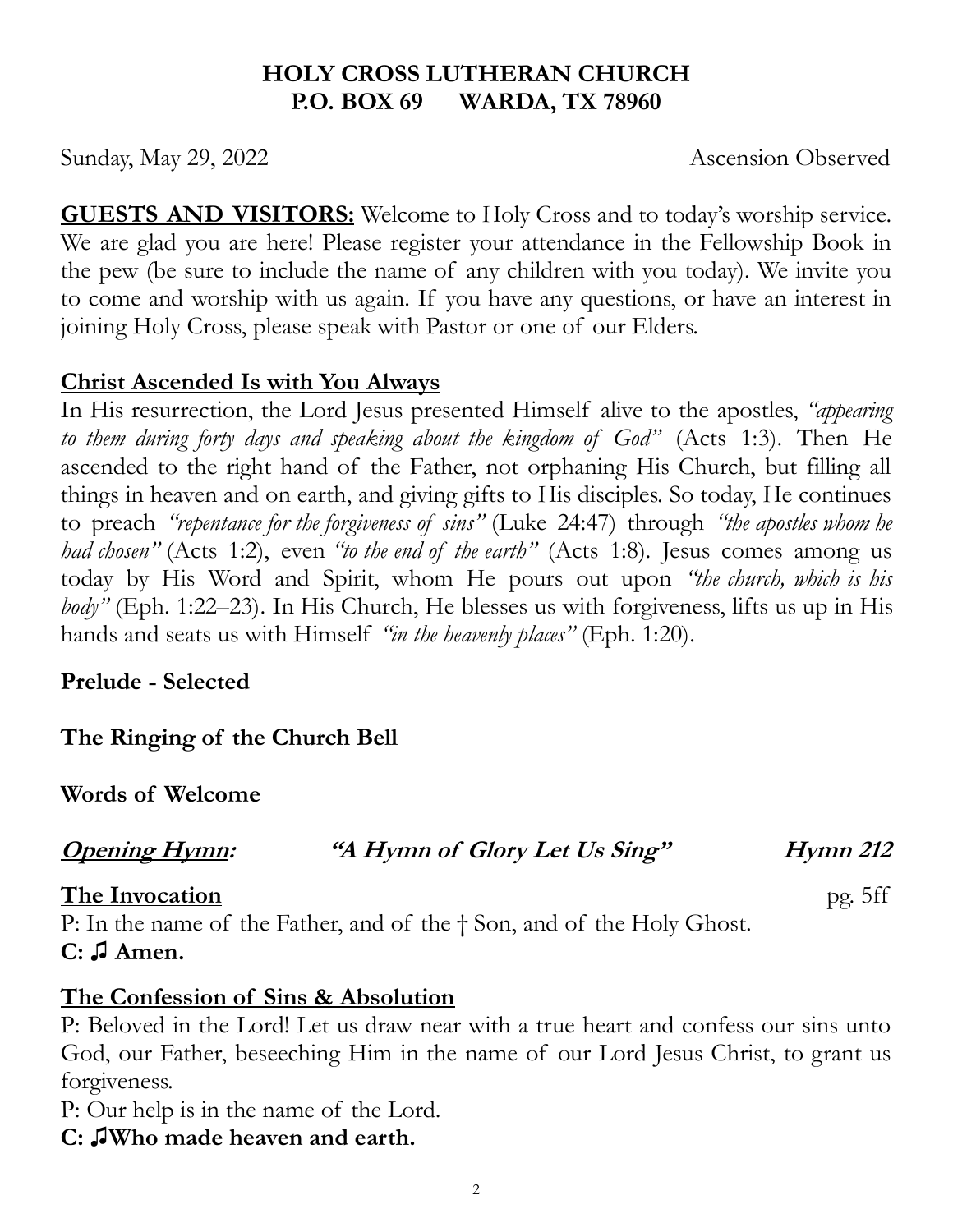P: I said, I will confess my transgressions unto the Lord.

#### **C: ♫ And Thou forgavest the iniquity of my sin.**

P: Almighty God, our Maker and Redeemer, we poor sinners confess unto Thee that we are by nature sinful and unclean and that we have sinned against Thee by thought, word, and deed. Wherefore we flee for refuge to Thine infinite mercy, seeking and imploring Thy grace for the sake of our Lord Jesus Christ.

**C: O most merciful God, who hast given Thine only-begotten Son to die for us, have mercy upon us and for His sake grant us remission of all our sins; and by Thy Holy Spirit increase in us true knowledge of Thee and of Thy will and true obedience to Thy Word, to the end, that by Thy grace, we may come to everlasting life; through Jesus Christ, our Lord. Amen.** 

P: Almighty God, our heavenly Father, has had mercy upon us and has given His only Son to die for us and for His sake forgives us all our sins. To them that believe on His name, He gives power to become the children of God and has promised them His Holy Spirit. He that believes and is baptized shall be saved. Grant this, Lord, unto us all.

#### **C: ♫Amen.**

**The Introit**: Psalm 110:1, 4–5; antiphon: Psalm 47:5

God has gone up with a shout,

**the LORD with the sound of a trumpet**. The LORD says to my Lord: "Sit at my right hand,

**until I make your enemies your footstool."**

The LORD has sworn and will not change his mind,

**"You are a priest forever after the order of Melchizedek."**

The Lord is at your right hand;

**he will shatter kings on the day of his wrath.**

God has gone up with a shout,

**the LORD with the sound of a trumpet**.

#### **The Gloria Patri** pg. 6ff

**♫ Glory be to the Father and to the Son and to the Holy Ghost; As it was in the beginning, is now and ever shall be, world without end. Amen.** 

#### **The Kyrie**

**♫ Lord, have mercy upon us. Christ, have mercy upon us. Lord, have mercy upon us.**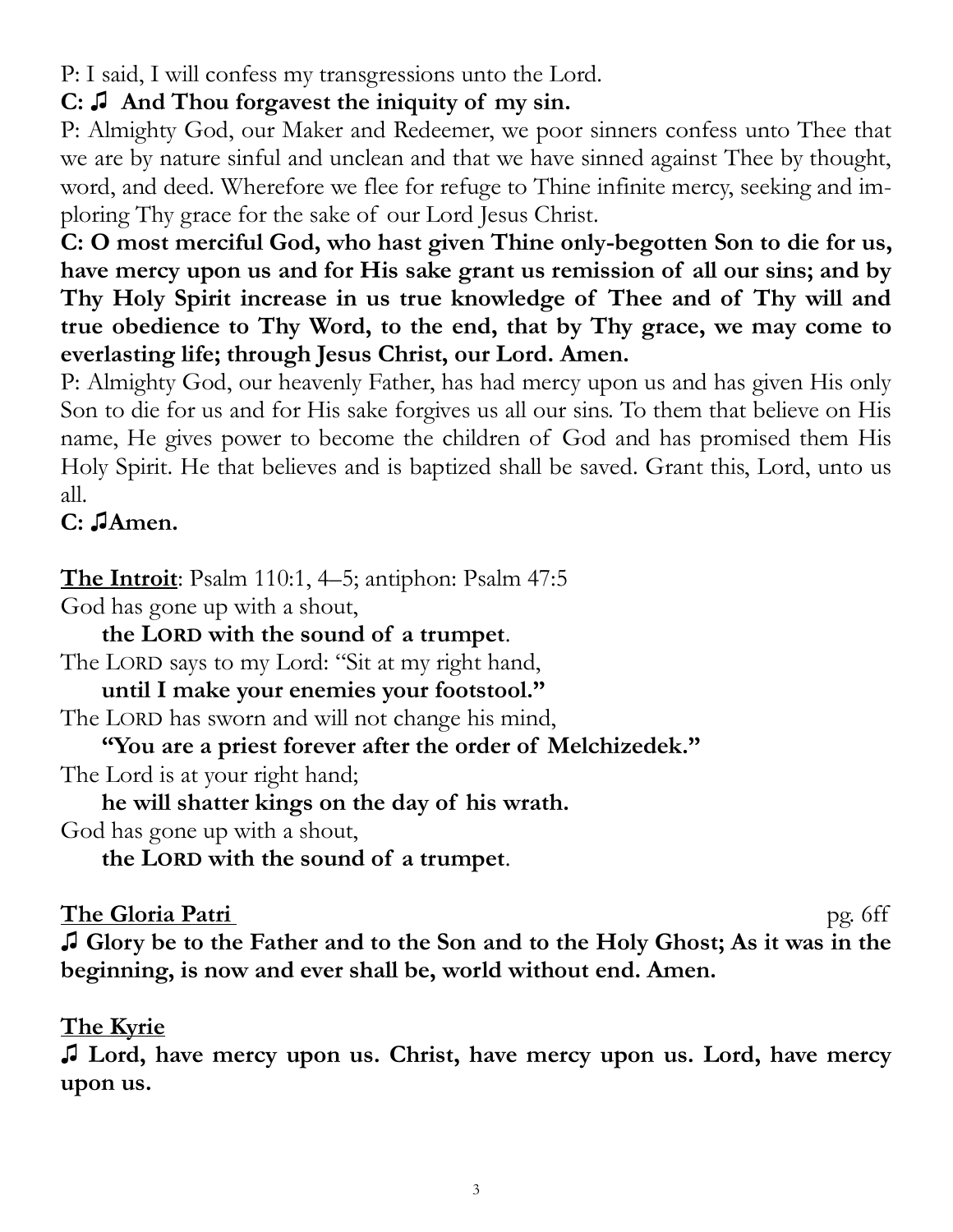#### **The Gloria in Excelsis**

**♫Glory be to God on high: And on earth peace, good will toward men. We praise Thee, we bless Thee, we worship Thee, we glorify Thee, we give thanks to Thee for Thy great glory. O Lord God, heavenly King. God the Father Almighty. O Lord, the only-begotten Son, Jesus Christ; O Lord God, Lamb of God, Son of the Father, That takest away the sin of the world, have mercy upon us. Thou that takest away the sin of the world, receive our prayer. Thou that sittest at the right hand of God the Father, have mercy upon us. For Thou only art holy; Thou only art the Lord. Thou only, O Christ, with the Holy Ghost, art most high in the glory of God the Father. Amen.** 

#### **The Salutation & The Collect for the Day**

P: The Lord be with you.

#### **C: ♫ And with thy spirit.**

P: Almighty God, as Your only-begotten Son, our Lord Jesus Christ, ascended into the heavens, so may we also ascend in heart and mind and continually dwell there with Him, who lives and reigns with You and the Holy Spirit, one God, now and forever. **C: ♫ Amen.**

#### **First Reading**: Acts 1:1–11

<sup>1</sup>In the first book, O Theophilus, I have dealt with all that Jesus began to do and teach, <sup>2</sup>until the day when he was taken up, after he had given commands through the Holy Spirit to the apostles whom he had chosen. <sup>3</sup>To them he presented himself alive after his suffering by many proofs, appearing to them during forty days and speaking about the kingdom of God.

<sup>4</sup>And while staying with them he ordered them not to depart from Jerusalem, but to wait for the promise of the Father, which, he said, "you heard from me; <sup>5</sup>for John baptized with water, but you will be baptized with the Holy Spirit not many days from now."

6So when they had come together, they asked him, "Lord, will you at this time restore the kingdom to Israel?" <sup>7</sup>He said to them, "It is not for you to know times or seasons that the Father has fixed by his own authority. <sup>8</sup>But you will receive power when the Holy Spirit has come upon you, and you will be my witnesses in Jerusalem and in all Judea and Samaria, and to the end of the earth." <sup>9</sup>And when he had said these things, as they were looking on, he was lifted up, and a cloud took him out of their sight. <sup>10</sup>And while they were gazing into heaven as he went, behold, two men stood by them in white robes, <sup>11</sup>and said, "Men of Galilee, why do you stand looking into heaven? This Jesus, who was taken up from you into heaven, will come in the same way as you saw him go into heaven."

P: This is the Word of the Lord. **C: Thanks be to God.**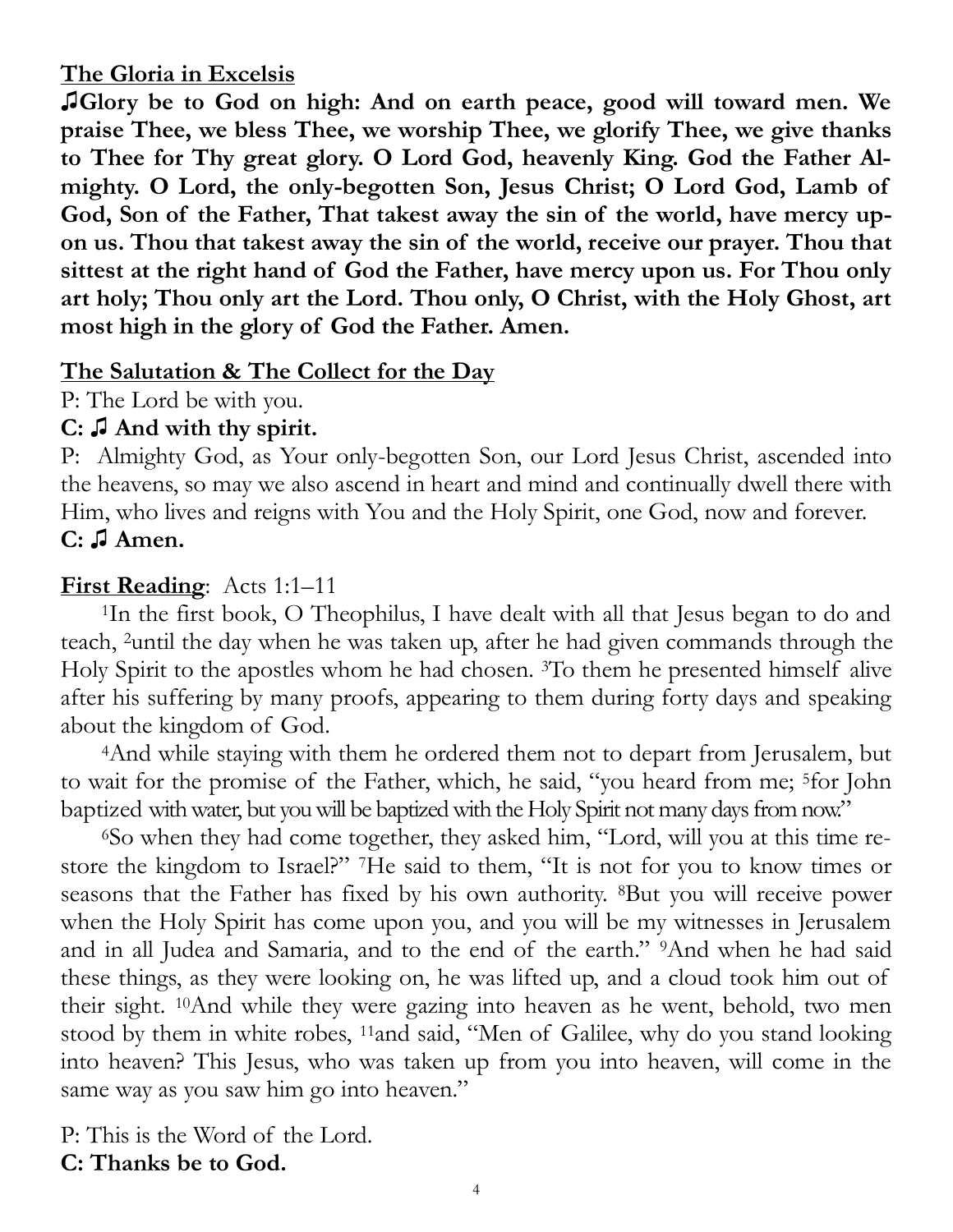**Gradual:** adapt. from Matthew 28:7; Hebrews 2:7; Psalm 8:6

P: Christ has risen from the dead.

**C: [God the Father] has crowned him with glory and honor.**

P: He has given him dominion over the works of his hands;

**C: he has put all things under his feet.**

#### **Epistle Reading**: Ephesians 1:15-23 (ESV)

<sup>15</sup>For this reason, because I have heard of your faith in the Lord Jesus and your love toward all the saints, <sup>16</sup>I do not cease to give thanks for you, remembering you in my prayers, <sup>17</sup>that the God of our Lord Jesus Christ, the Father of glory, may give you a spirit of wisdom and of revelation in the knowledge of him, <sup>18</sup>having the eyes of your hearts enlightened, that you may know what is the hope to which he has called you, what are the riches of his glorious inheritance in the saints, <sup>19</sup>and what is the immeasurable greatness of his power toward us who believe, according to the working of his great might <sup>20</sup>that he worked in Christ when he raised him from the dead and seated him at his right hand in the heavenly places, <sup>21</sup>far above all rule and authority and power and dominion, and above every name that is named, not only in this age but also in the one to come. <sup>22</sup>And he put all things under his feet and gave him as head over all things to the church, <sup>23</sup>which is his body, the fullness of him who fills all in all.

P: This is the Word of the Lord. **C: Thanks be to God.** 

*[please rise and face the Pastor in the center of the nave, a sign of Christ's presence among His people]*

**Verse:** Matthew 28:20b **C: ♫ Hallelujah! Hallelujah! Hallelujah!** P: Behold, I am with you always, to the end of the age. **C: ♫ Hallelujah! Hallelujah! Hallelujah!**

**Holy Gospel: Luke 24:44-53** (ESV)

P: The Holy Gospel according to St. Luke, the twenty-fourth chapter. **C: ♫ Glory be to Thee, O Lord.**

44Then [Jesus] said to them, "These are my words that I spoke to you while I was still with you, that everything written about me in the Law of Moses and the Prophets and the Psalms must be fulfilled." <sup>45</sup>Then he opened their minds to understand the Scriptures, <sup>46</sup>and said to them, "Thus it is written, that the Christ should suffer and on the third day rise from the dead, <sup>47</sup>and that repentance and forgiveness of sins should be proclaimed in his name to all nations, beginning from Jerusalem. <sup>48</sup>You are witness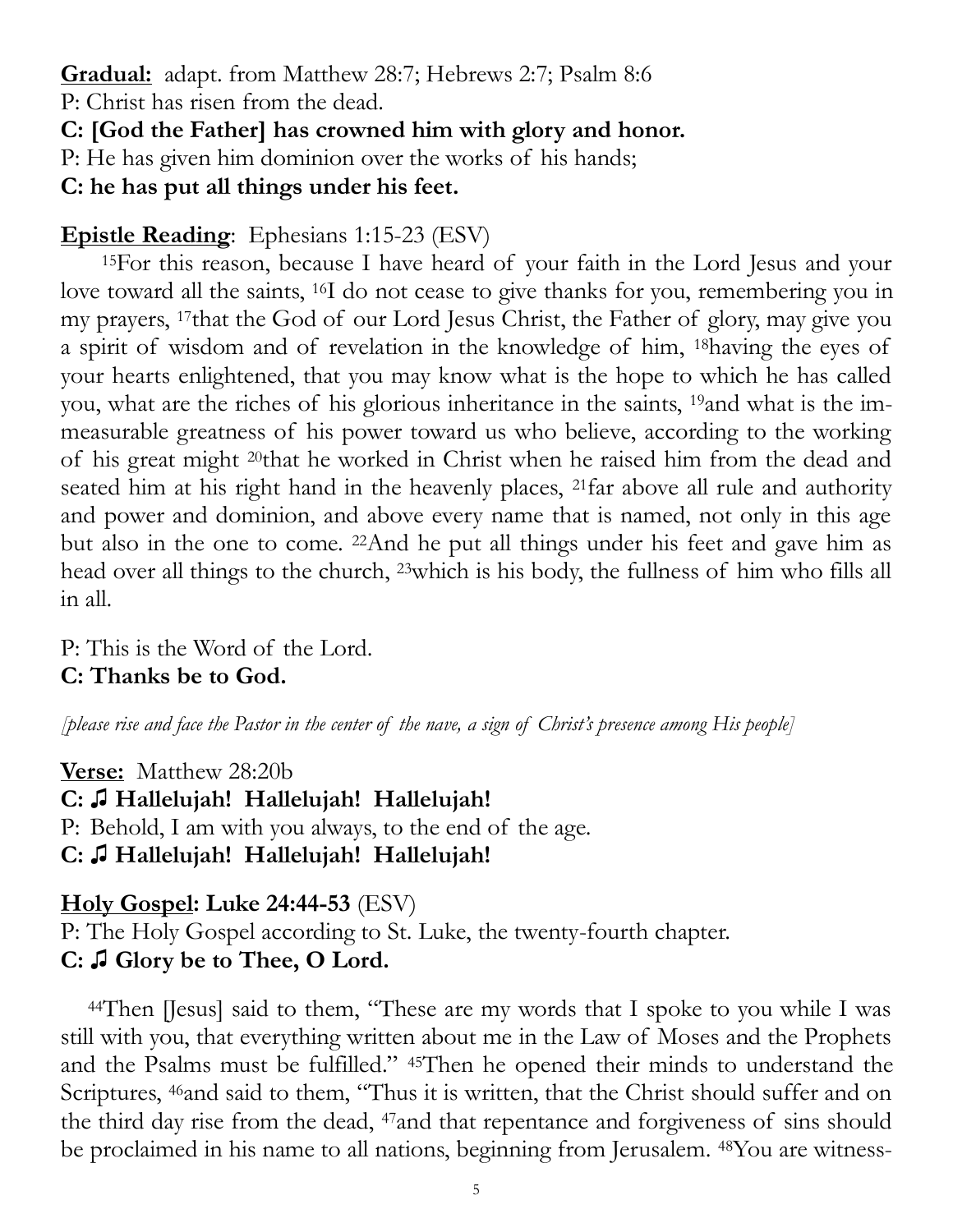es of these things. <sup>49</sup>And behold, I am sending the promise of my Father upon you. But stay in the city until you are clothed with power from on high."

<sup>50</sup>Then he led them out as far as Bethany, and lifting up his hands he blessed them. <sup>51</sup>While he blessed them, he parted from them and was carried up into heaven. <sup>52</sup>And they worshiped him and returned to Jerusalem with great joy, <sup>53</sup>and were continually in the temple blessing God.

P: This is the Gospel of the Lord. **C: ♫ Praise be to Thee, O Christ.**

#### **The Apostle's Creed** pg. 12

**I believe in God, the Father Almighty, Maker of heaven and earth. And in Jesus Christ, His only Son, our Lord; who was conceived by the Holy Ghost, born of the Virgin Mary; suffered under Pontius Pilate, was crucified, dead and buried. He descended into hell. The third day He rose again from the dead. He ascended into heaven and sitteth at the right hand of God the Father Almighty. From thence He will come to judge the quick and the dead. I believe in the Holy Ghost; the holy Christian Church, the communion of saints, the forgiveness of sins, the resurrection of the body, and the life everlasting. Amen.**

| <u>Sermon Hymn:</u> | "Look, Ye Saints, the Sight Is Glorious" | <i>Hymn 222</i> |  |
|---------------------|------------------------------------------|-----------------|--|
| The Sermon          | "Christ's Ascension Matters"             |                 |  |
| $[we$ stand $]$     |                                          |                 |  |

#### **The Offertory** pg. 12ff **♫ Create in me a clean heart, O God, and renew a right spirit within me. Cast me not away from Thy presence; and take not Thy Holy Spirit from me. Restore unto me the joy of Thy salvation; and uphold me with Thy free spirit. Amen.**

#### **Receipt of Offerings**

#### **Pause to Ponder**

**Acts 1:11 – "Men of Galilee, why do you stand looking into heaven? This Jesus, who was taken up from you into heaven, will come in the same way as you saw him go into heaven."** Christ has died. Christ is risen. Christ is ascended, and Christ will come again. We live our lives in this world in the sure confidence of the world to come. We live as people who know our Lord Jesus and who know that He is coming back. This makes all the difference in how we approach our stewardship and how we prioritize our lives.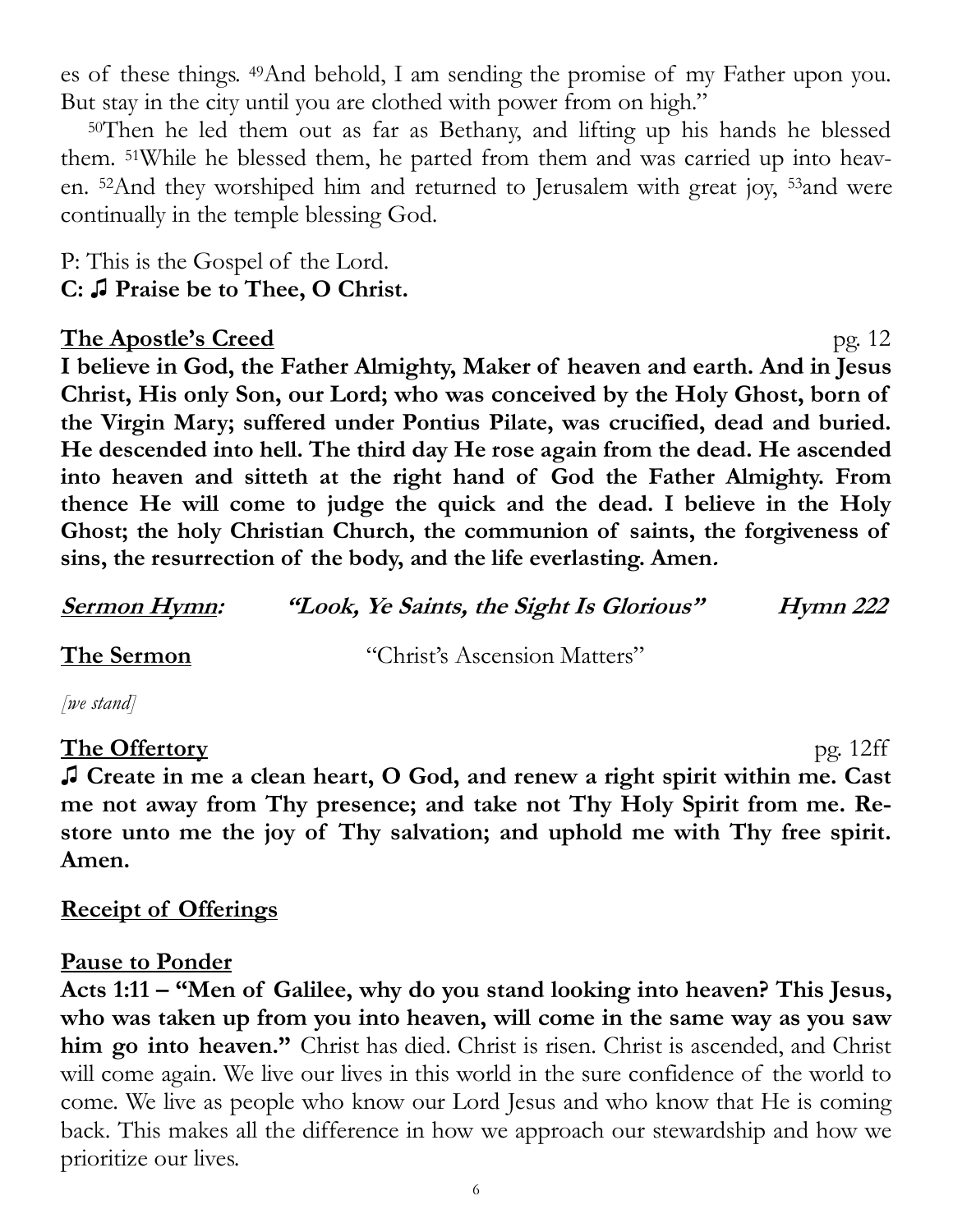#### **Hymn: "The Head that Once was Crowned with Thorns" Hymn 219**

#### **Reception of New Members**

Kenny & Melissa Alford Mark & Sunny Woelfel and their children, Sydni, Paige, Layna, Jay & Rayli

#### **The Prayers of the Day**

O Lord, since Your Son has gone up with a shout and the sound of a trumpet, ascended in triumph and is seated at Your right hand, so open our lips to sing praises to our King, rejoicing and living in the truth of His victory for us. Lord, in Your mercy, **hear our prayer.**

Heavenly Father, Your Son has commanded us to go into all the world and proclaim the Gospel to the whole creation. Bless the proclamation of Your Church, that many may believe, be baptized and be saved. Lord, in Your mercy, **hear our prayer.**

Merciful God, preserve Your Holy Church here and scattered throughout the world. Give steadfast faith to all Christians by the preaching of Your Word and through the Holy Sacraments, and send laborers into Your harvest. Enliven the love of Your saints to bear one another's burdens and to show mercy toward those outside of the Church. Quicken us in the hope of eternal life in Christ Jesus. Lord, in Your mercy, **hear our prayer.**

Father of glory, You raised Your only begotten Son from the dead and established Him at Your right hand so that we might be part of Your household forever. Bless our homes as we await our day of resurrection. Be the companion and consolation of those who live in solitude, strengthen husbands and wives so that their love exemplifies the love between Christ and His Church, and bless parents and children as they gather around Your Word. Lord, in Your mercy, **hear our prayer.**

Eternal Lord, since Your Son will shatter kings when He executes judgment on the nations, keep all of our leaders from acting in ways that will earn them His wrath. Bless them with wisdom to govern us in accord with Your righteous ways. Lord, in Your mercy, **hear our prayer.**

Compassionate Lord, as believers in Your Son's name, we call on You to deliver Karen Al, Larry, Bernice, Joyce, Wesley, Margaret, Diane, Erick, Steve, and all those we name in our hearts or who suffer in our midst from sickness of body and mind and every other power of the enemy. Lord, in Your mercy, **hear our prayer.**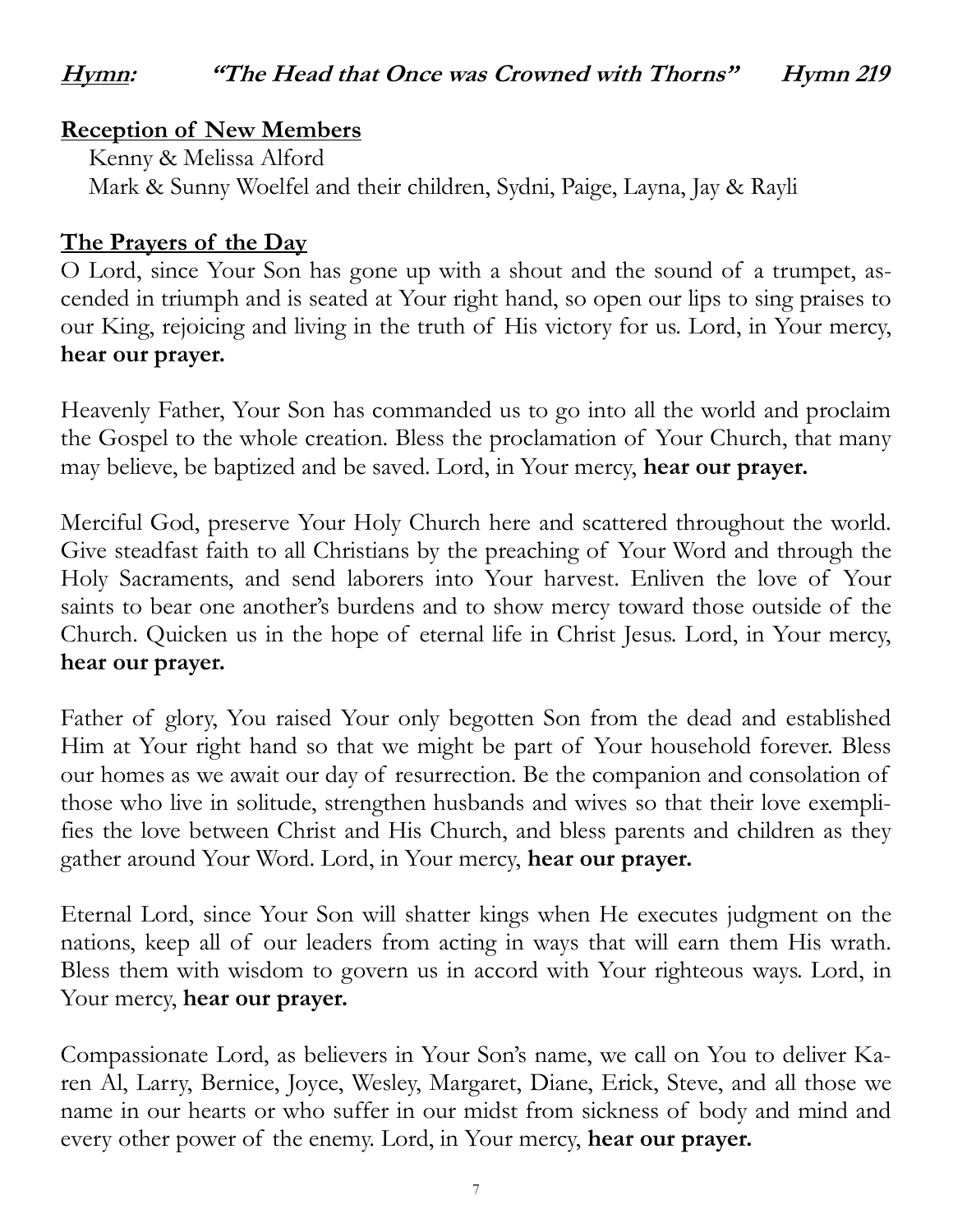O Lord, heavenly Father, we gratefully remember the sufferings and death of Your dear Son, Jesus Christ, for our salvation. Rejoicing in His victorious resurrection from the dead, we draw strength from His ascension before You, where He ever stands for us as our own High Priest. Gather us together from the ends of the earth to celebrate with all the faithful the marriage feast of the Lamb in His kingdom, which has no end. Graciously receive our prayers, deliver and preserve us, for to You alone we give all glory, honor and worship, Father, Son and Holy Spirit, one God, now and forever. **Amen.** 

#### **The Lord's Prayer** pg. 14

**Our Father who art in heaven, hallowed be Thy name, Thy kingdom come, Thy will be done on earth as it is in heaven; give us this day our daily bread; and forgive us our trespasses as we forgive those who trespass against us; and lead us not into temptation, but deliver us from evil. For thine is the kingdom and the power and the glory forever and ever. Amen.**

#### **The Collect for the Word/Church** pg. 14

P: Blessed Lord, who has caused all Holy Scriptures to be written for our learning, grant that we may hear them, read, mark, learn and inwardly digest them, that by patience and comfort of Your holy Word we may embrace, and ever hold fast, the blessed hope of everlasting life, which You have given us in our Savior Jesus Christ, who lives and reigns with You and the Holy Spirit, one God, world without end. **C: ♫ Amen.** 

#### **The Benediction** pg. 14

P: The Lord bless Thee and keep Thee. The Lord make His face shine upon Thee and be gracious unto Thee. The Lord lift up His countenance upon Thee and † give Thee peace.

#### **C: ♫ Amen. Amen. Amen.**

**The Closing Hymn: "On Christ's Ascension I Now Build" Hymn 216** 

**Postlude**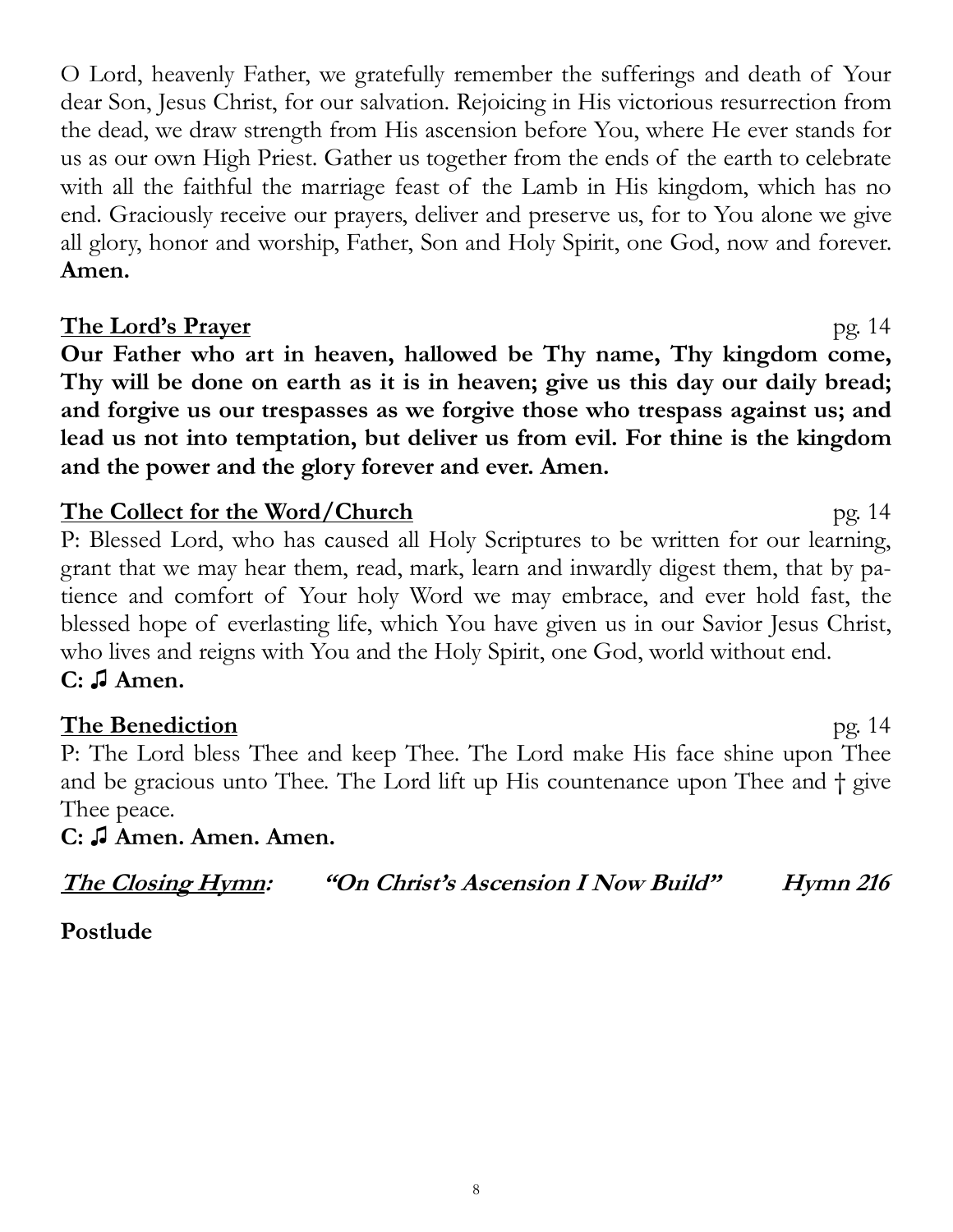#### **NEWS AND ANNOUNCEMENTS**

**Bible Class** - Join us in studying the Minor Prophet book of Amos! This fiery book introduces us to the themes of God's judgment in the Old Testament, the depths of Israel's sin (and ours!) and how even a few brief words of comfort can bind up our broken consciences and can point us to Jesus, Who alone can restore us to life!

**"Superheroes of the Bible" VBS** will be held June 20-22 from 5:30-8:00 in the evenings. Registration is open online at www.holycrosswarda.com.

Volunteers are needed to help with lessons, crafts, games, setup/cleanup, etc. If you are willing to help out, please contact Sherrie Halpain, Chelsea Beck, or call the church office.

**The Sewing Circle** continues to meet weekly on Thursday mornings from 9:00-noon in the old parish hall. They cut squares, sew and tie quilts, trim stamps, and enjoy a morning of fun and fellowship. All ladies are invited! No experience is necessary and you do not have to be a member of Holy Cross to join them!

**Come Meet Your Old Friends And Make New Ones** at the annual **Serbin Picnic**  TODAY at the Serbin Picnic Grounds. They'll have Barbecue sold by the pound only from 9:00 A.M. until sold out. The Ladies Aid stand will have Potato Salad, Beans, Noodles, and pastries of all kinds as well as their annual silent auction. Other activities include the baseball game at 2PM, school children's program, children's booths & games, barrel train rides for the kids and entertainment by the Czech Melody Masters. The youth league hamburger stand will be open from 4:00-7:30. The Texas Wendish Heritage Museum will be open from 10:00 A.M.–5:00 P.M. Everyone is invited to come out and have some good, old-fashioned fun!

**BBQ Pork Steak Dinner:** The St. Paul Lutheran Church Adult Fellowship in Serbin is having a BBQ Pork Steak dinner on Sunday, June 19th from 10:00-12:00 at the Serbin Picnic Grounds. Only advance plates will be sold for \$12.00 and all are to-go. If you would like to order plates please contact Susan Michael at 979-540-0854 or Sharon Claxton at 979-540-7154 by June 13th . All proceeds will be going toward future church/school projects. Thank You!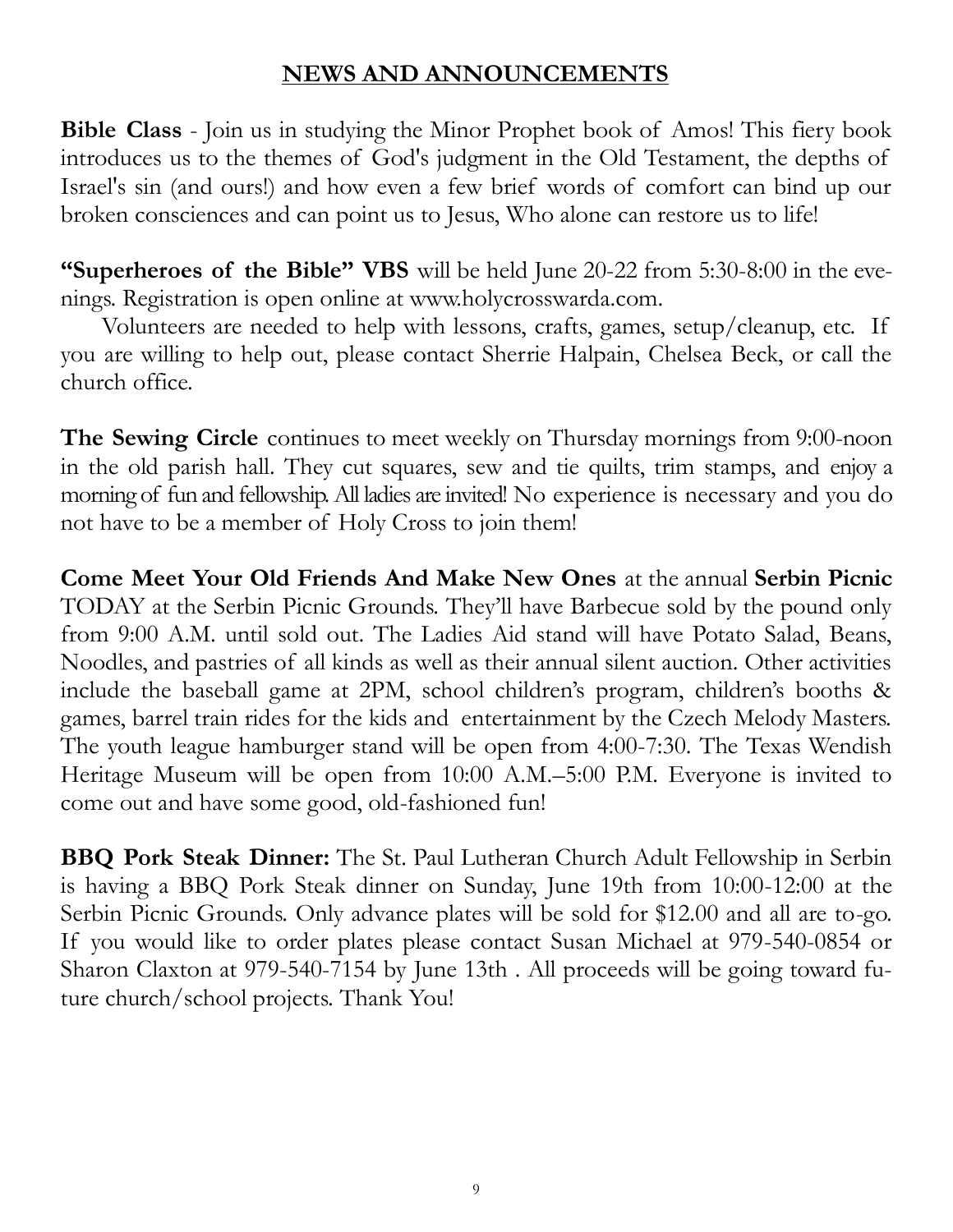#### **FAITH LUTHERAN HIGH SCHOOL NEWS**

#### **Thank You!**

Thank you for all the prayers and support you have offered during this academic year. It's hard to believe another school year is complete! We ask that you continue to remember us in your prayers and support, as preparations are made for next year and the future. God continues to bless our ministry and YOU do as well. Thank you!

#### **New Student Registration**

Registration for the 2022-2023 school year is underway. We already have new students enrolled and would love to welcome you into our Falcon family as well. Call us at (979) 242-2889 to schedule a shadow day or visit our website at [www.flhstx.org](http://www.flhstx.org) for registration information.

#### **Youth Camps**

We are excited to offer a variety of camps for youth this summer. Ages are for grades NEXT school year. June 1 - Frog Dissection - Grade 6 to 8 - \$15 June 6-8 - Volleyball - Grade 3 to 8 - \$15 June 13-15 - Basketball - Grades K to 8 - \$15 LIMITED SPACE REMAINING! (3-5 is FULL!) June 20-22 - STEM Camp - Grades K to 6 - \$ 30 FULL! June 27-29 - Art Camp - Grades K to 6 - \$30 FULL! Aug 1-2 - Archery - Grade 4 to 8 - \$15 LIMITED SPACE REMAINING! Please visit our website or Facebook page for more information! Don't wait --- Sign up today!! Space is limited!

#### **Thrivent Action Team Grants**

If you are a Thrivent member willing to submit an application for a \$250 grant to be used on projects at Faith, please contact Nikki Kueck by calling (979) 242-2889. Help us to be able to take advantage of these funds for the good of our school. \*We are currently looking to utilize Action Grants to offset expenses associated with our summer camps!

#### **Amazon Smile and Wish List**

Did you know Faith Lutheran High School is on Amazon Smile? After you select FLHS as the charity of your choice, everytime you purchase something from Amazon Smile, FLHS will receive a donation.

FLHS has also created a wish list on Amazon, for needed materials for the upcoming school year. The easiest way to find it is by clicking on the link on the FLHS Facebook page or website. Thank you for your generous support!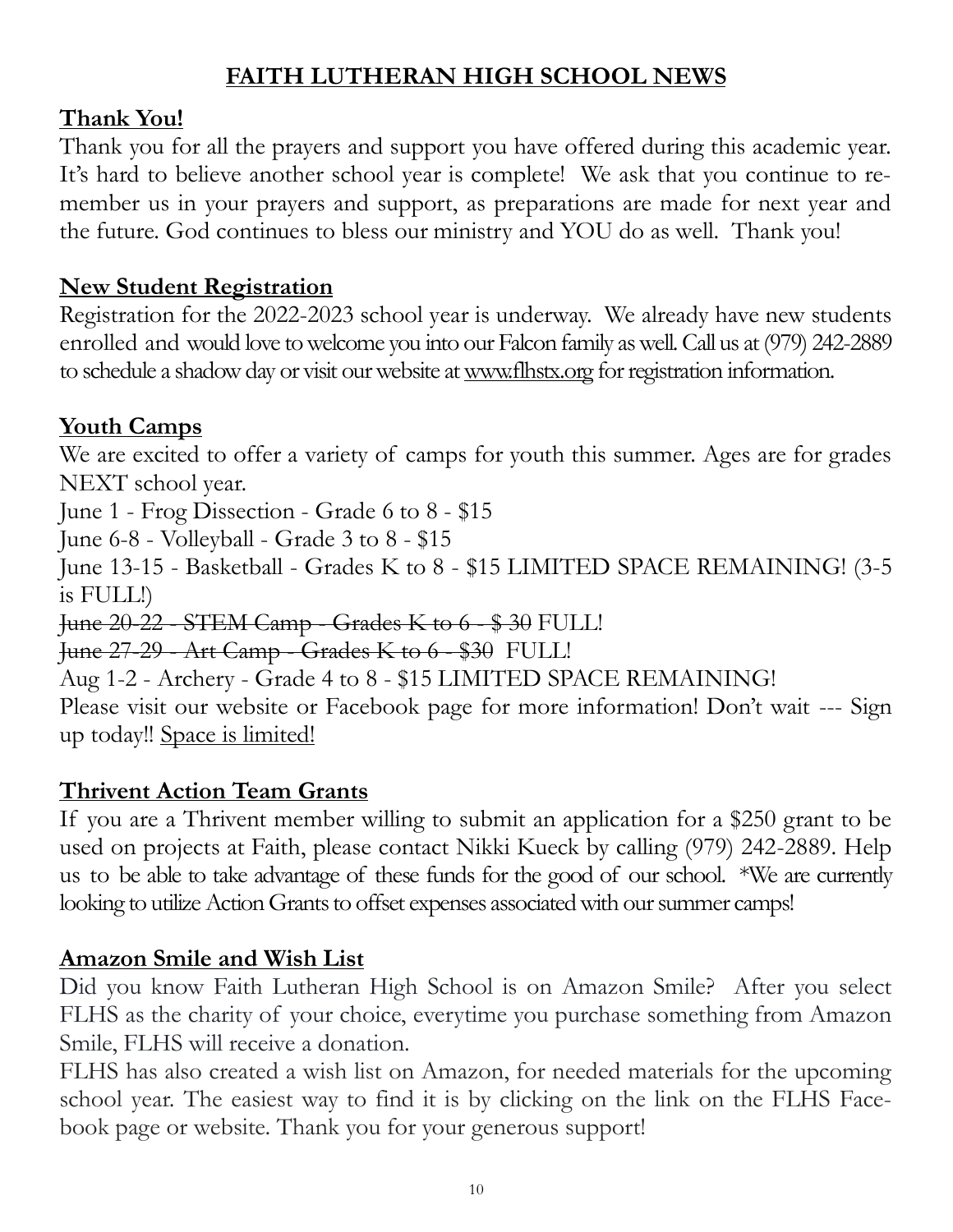

**Altar Flowers** are given to the glory of God by Faith Lutheran High School in honor of the 2022 graduating class.



### **PRAYER REQUESTS FOR TODAY**

Karen Schubert, undergoing treatments for breast cancer Al Jurk, recovering from neck surgery

Larry Gay, brother of John Gay, battling ALS

Bernice Guettler, mom of Roland Guettler, recovering from hip surgery following a fall Joyce Bise, sister of Jerrell Dunk, in Oakland Manor under hospice care Wesley Cervenka, brother of Debbie Knox, undergoing cancer treatments Margaret Menzies, friend of Wendy Wagner, recovering from hip replacement surgery Diane Elguermai, friend of John & Lisa Gay, fighting breast cancer Erick Ponthieux, friend of John & Lisa Gay, diagnosed with cancer Steve Hillman, friend of Wayne and Jane Chapman and family, undergoing cancer treatments

All those on our continued prayer list and those we know fighting cancer and other illness For Robb Elementary and the families in Uvalde struggling with this weeks tragedy

*Congratulations to* Lance and Kristal Schramm on the birth of their baby boy, Koda Houston Schramm, on May 25th. Proud grandparents are J.C. & Carol Schramm. We pray God's blessings on little Koda and his parents.